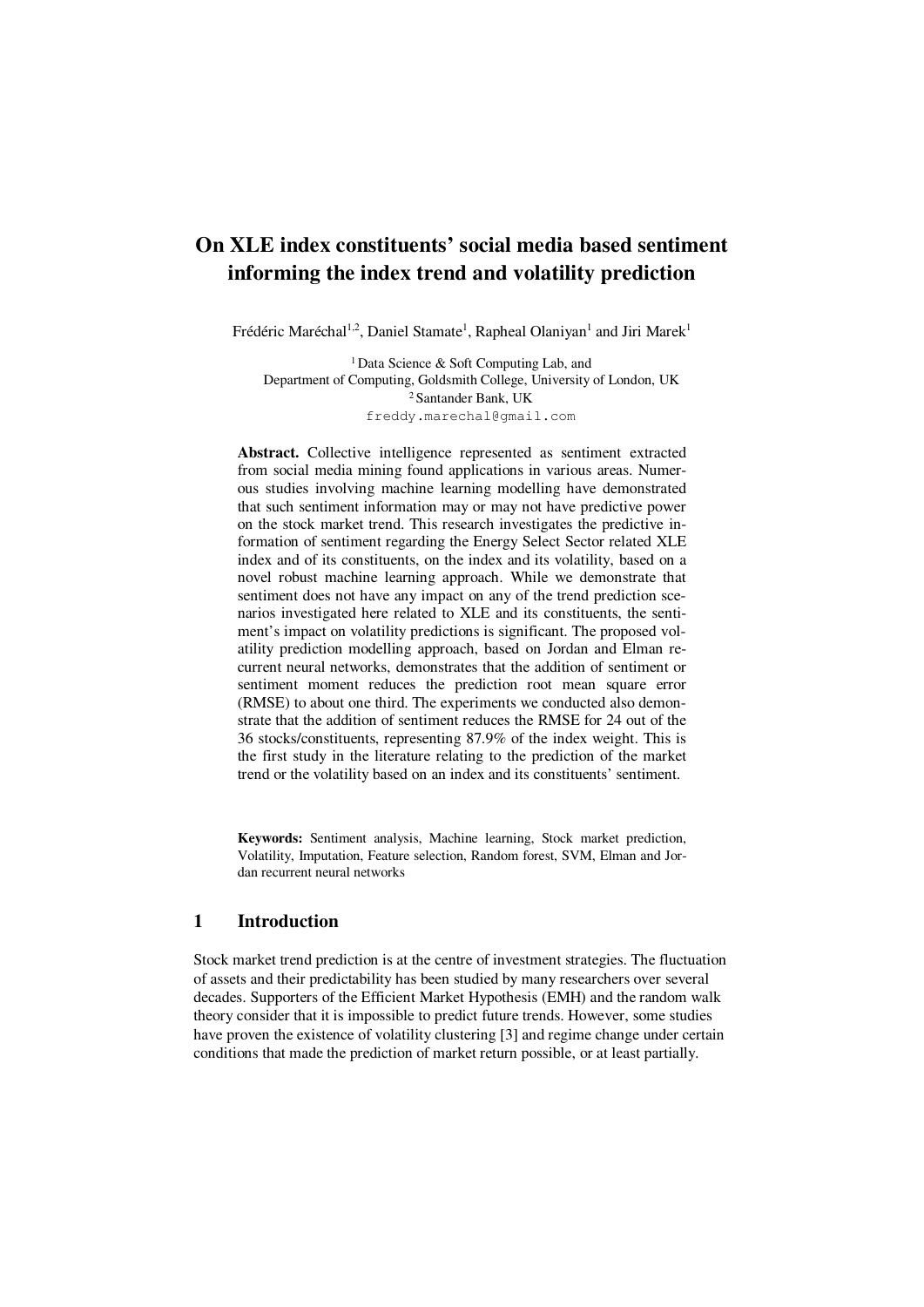Vaiz and Ramaswami [12] investigated the prediction power of technical analysis indicators, on their own, to estimate the future price of a stock traded on an exchange. For this, the daily OHLC price and volume data for the six highest market capitalisation companies of the NSE were gathered for a period spanning from January 2012 to December 2015. Twenty–two technical indicators (e.g. RSI, EMA, MACD, etc.), and three supervised classification tree models, including C5.0, were selected to perform test predictions. The close price and the technical indicators were used respectively as the response and explanatory variables. The author concluded that, in the best–case scenario, these models achieved 85% of the accuracy in predicting the market trend.

The most noticeable feature that has lately attracted researchers' attention is the study of the impact of sentiment-induced variables. Meesad and Li [7] presented a methodology involving the generation of a sentiment score for each of the 4,622 tweets under analysis, based on of bags-of-words, the *SentiWordNet* corpus as well as a feature weighting based on a Term Frequency–Inverse Document Frequency (TF– IDF) methodology. The paper claimed that fitting SVM models, assessed in a Leave– One–Out (LOO) cross–validation, yielded 93.4% prediction test performance.

A more general approach than both above methodologies was developed by Halgamuge [5]. The research presented a model that used both news releases and technical indicators as predicators to enhance the predictability of the daily stock price trends. The experiment consisted of i) building seven technical indicators and ii) tokenising news articles (both company and market specific) to serve as attributes in a SVM model. The predicted response variable was the daily stock price of BHP Billiton Ltd (BHP.AX). The sentiment scoring construction was very similar to the previous approach. The model fit was based on a training and validation set. The prediction test performance showed a 70.1% test accuracy rate for a model using the price, the company and market news.

The above-mentioned works focused on employing machine learning methods to establish the predictive power of sentiment on the stock market trend. However, they failed short of analysing the statistical significance and the stability of the prediction accuracy. The research carried out by Gilbert and Karahalios [4] offered a more robust statistical approach. The study was carried out on a dataset of 20 million posts from the LiveJournal website. The authors proved, using a Granger–causal framework and a Monte Carlo simulation, that negative sentiment tended to influence negatively the S&P500 index. For this, the researchers used a specialised Live–Journal corpus and classified articles' sentences to distinguish between anxious, worried, nervous and fearful versus not anxious sentiment. Their study revealed that high anxiety levels impact negatively on the market. While this methodology demonstrated a more robust statistical approach, there were some limitations in the tools employed to establish the impact of negative sentiment on the stock trend. The linear Granger causality test assumed that the models under analysis were linear. Moreover, the authors recognised that it was sensitive to non–stationary time series, where the mean, variance and autocorrelation varied with time. Besides, the residuals were not normally–distributed.

In their paper, Olaniyan et al. [9] critically investigated the suitability of using a Monte Carlo simulation as a validation tool for offsetting the shortcomings of the linear Granger Causality test. Using a Monte Carlo inverse transform and a bootstrap sampling method, the authors proved that the empirical and expected F–Statistic were still significantly apart. The researchers also conducted a non–parametric statistical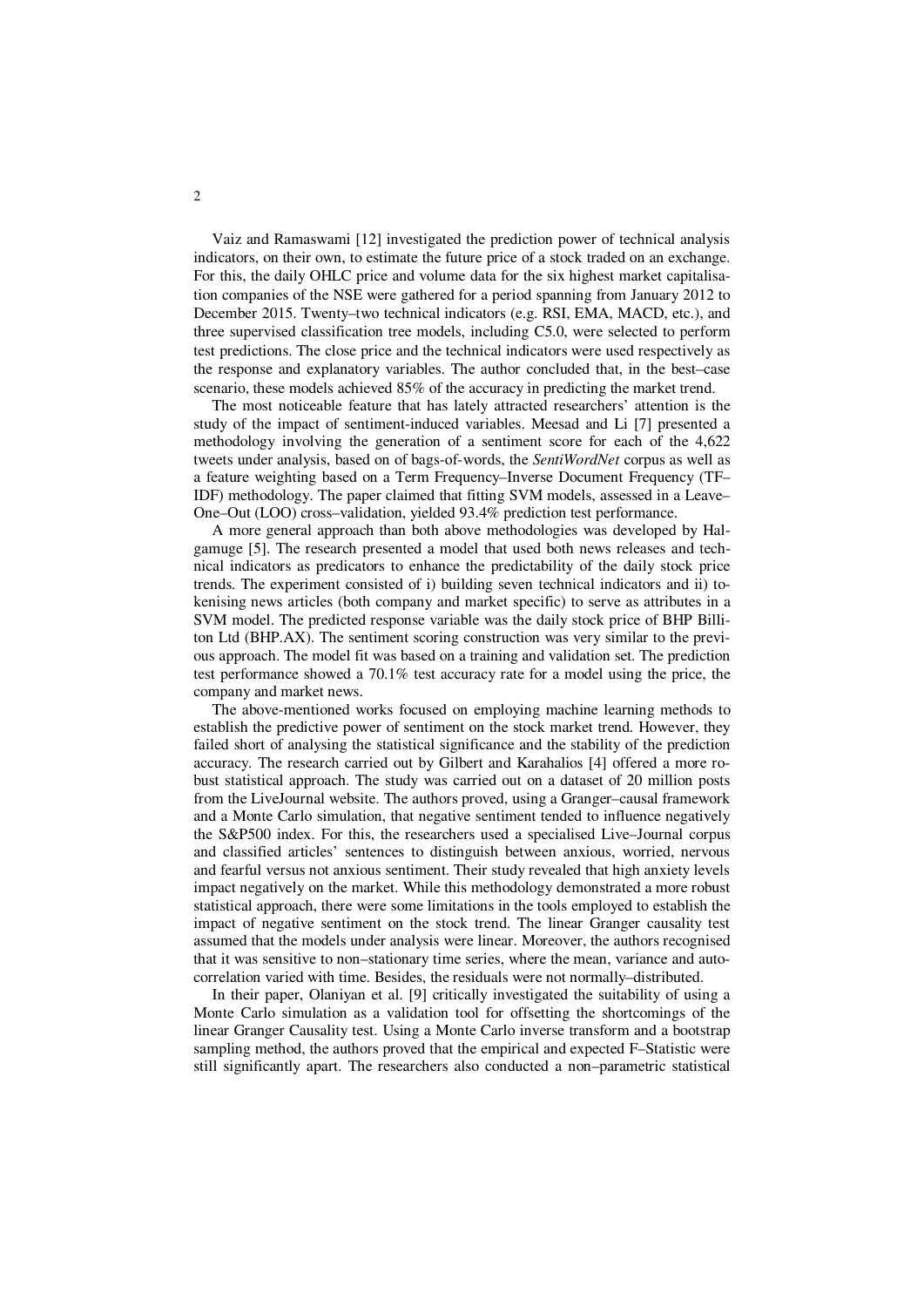test, developed by Baeck and Brock [1], on the residuals of the VAR models. This test concluded that the original findings in Gilbert and Karahalios [4], relative to the predictive power of the Anxiety Index on the stock market trend, were biased by the presence of residuals' heteroscedasticity.

Olaniyan et al. [9] inferred that, contrary to the results obtained by Gilbert and Karahalios [4], the Anxiety Index did not possess any significant predictive information on the stock market. In the light of the above conclusions, the researchers re– oriented the previous experiment. First, they introduced a new set of attributes: lagged volatilities and positive/negative sentiment variables. The volatilities were generated via an exponential GARCH (1,1) process (a.k.a. EGARCH). Second, the authors abandoned the Anxiety Index proposed by Gilbert and Karahalios [4]. Instead, they replaced it by the Downside Hedge Twitter Sentiment indicator1<sup>1</sup>. Third, the researchers used i) a non–parametric and nonlinear approach and ii) a hybrid GARCH coupled with artificial neural networks (NN) to test the prediction power of the positive and negative sentiments. As a final experiment, Olaniyan et al. [8] explored the predictive power of sentiment on volatility  $Q_t$ . They used an EGARCH lagged volatilities  $Q_{t-1}$  and  $Q_{t-3}$ , coupled with the positive and negative sentiment  $P_{t-1}$ ,  $P_{t-2}$  and  $N_{t-1}$ ,  $N_{t-2}$  as attribute variables into a feed–forward NN, a Jordan and an Elman recursive NN. The authors concluded that: (i) past volatility was the main contributor to predicting future volatility, (ii) positive sentiment was negatively correlated with future volatility, and (iii) negative sentiment seemed to have the least influence on volatility.

In addition to their clear significant achievements, the above-mentioned methodologies present also a series of limitations. First, the bag-of-words approach does not take the context into consideration. Second, general corpus relies on non–domain specific lexicon. Third, they only consider the impact of the sentiment on the trend prediction, for a small set of technical indicators. Indeed, there is a risk that selecting a small set of technical indicators could generate over optimistic results when it comes to the sentiment true predictive power. Moreover, the use of cross-validation, as done in Meesad and Li [7] is incompatible with time–series prediction. Indeed, the path dependency nature of time–series forbid the leaking of future prices from the validation/test sets into the training set [10]. Finally, none of these above frameworks consider constituents of the analysed index, and sentiment on these constituents. To our knowledge, there is currently no study in the literature relating to the prediction of the market trend or the volatility based on an index and its constituents. The work we propose here is the first to do so, and we investigate the XLE index (US energy index) with its constituents and sentiments on constituents.

First, the paper considers the effect of the sentiment prediction power on the index trend. Second, it examines the effect of sentiment on the predictability of each of the XLE index's constituents trend. Third, it analyses whether the reconstruction of the index prediction when the constituents' sentiment is added, improves the overall index trend predictability. Finally, the research examines the impact of sentiment and sentiment momentum on the volatility predictability both at the index and constituents level.

-

<sup>1</sup> Available at www.downsidehedge.com/twitter-indicators/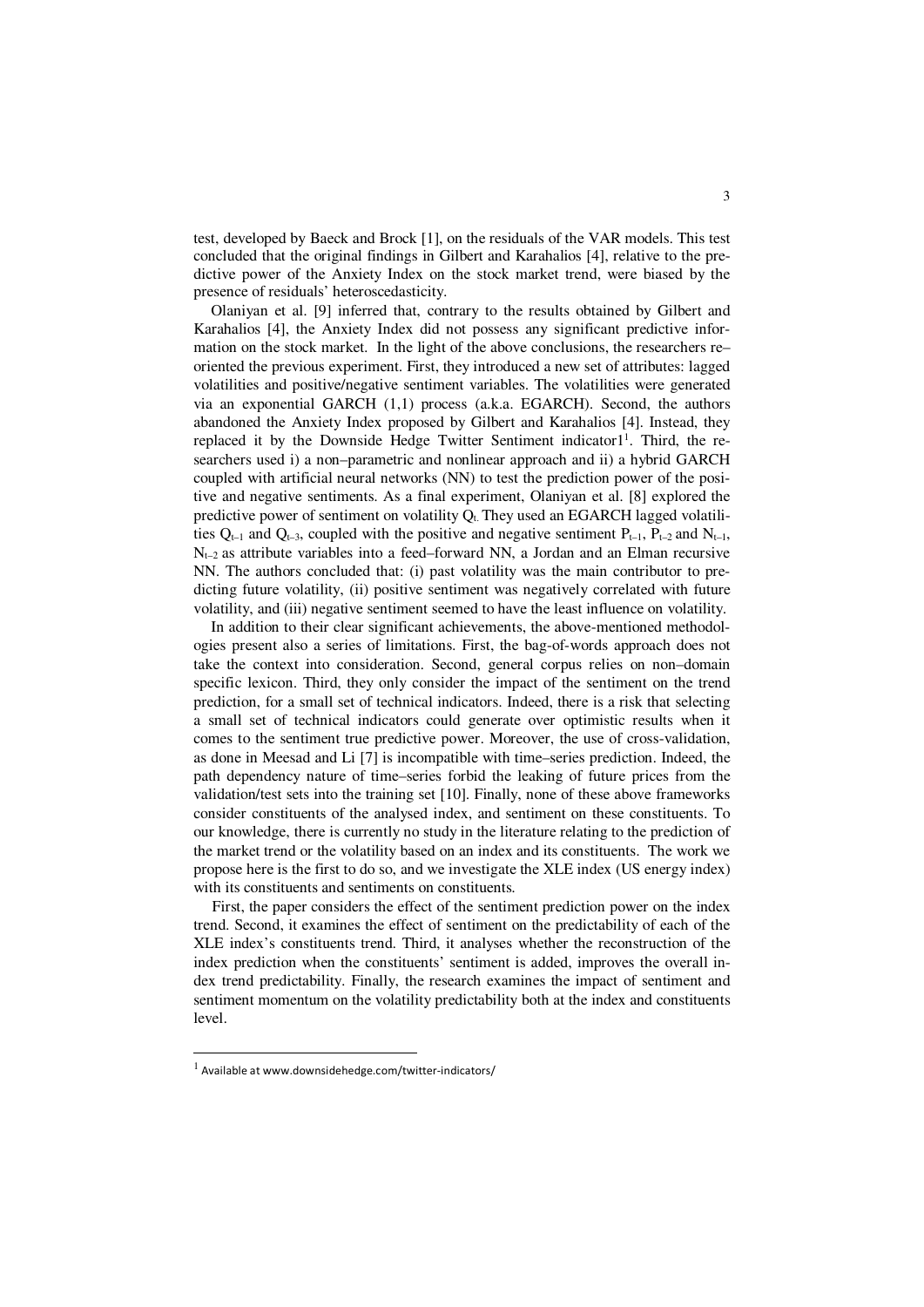# **2 The data and modelling framework**

#### **2.1 The data modelling**

For the purpose of this study we obtain historical price/volume information from *Yahoo!Finance*, as well as the sentiment data from *Quandl<sup>2</sup>*. From the price (P<sub>t</sub>) information, the daily return is produced, i.e.  $log(P_{t+1}/P_t)$ . This serves as the base for the generation of the categorical response variable, which takes two labels *Up* and *Down*. The price/volume information is used to generate the explanatory variables as proxies for technical indicators such as, but not limited to, the momentum indicators (e.g. Rate of Change), trend indicators (e.g. Simple Moving Average), volatility indicators (e.g. Average True Range). The sentiment  $(S_t)$  and sentiment momentum  $(SM_t = S_t$ –  $S_{t-1}$ ) are also added to the model. In total more than 50 variables and their lags are retained in the original model.

For the volatility prediction case, the data modeling is different. Indeed, according to Brownlees et al. [2], standard statistical tools for forecasting volatility are the GARCH models. Since the volatility (the response variable) is unobserved, a reasonable proxy for the volatility is calculated from the square of the daily return [10]. The explanatory variables are represented by the lag versions of the exponential GARCH (1,1) process volatility and the volume, for the period t-1, t-2 and t-3. These variables were chosen following the positive results produced by Olaniyan et al. [9].

## **2.2 The trend prediction methodology**

The trend prediction methodology is summarised in the following steps:

- The preprocessing step includes the response variable class rebalancing, zero variance explanatory variable elimination, and highly correlated explanatory variables exclusion. When the supervised model requires it, a Box-Cox transformation, data imputation or normalisation are performed [6, 11].
- One of the feature selection methodologies applied uses a wrapper method and a filter method to reduce the space of explanatory variables for each machine learning model, over a 20-year long training data set. Fig. 3 illustrates the outcome of applying the wrapper method based on random forest with 500 trees with Gini index attribute selection criterion, and the outcome of applying the filter method based on Relief and permutation test [6].
- The machine learning models that we produced were based on 8 algorithms including linear and quadratic discriminant analysis, bagging, random forest, support vector machine, multi-layer perceptron network with weighted decay, and the Elman and Jordan recurrent neural networks.

4

-

<sup>&</sup>lt;sup>2</sup> Quandl collect content of over 20 million news and blog sources real-time. They retain the relevant articles and extrapolate the sentiment. The sentiment score is generated via a proprietary algorithm that uses deep learning, coupled with a bag-of-words and n-grams approach.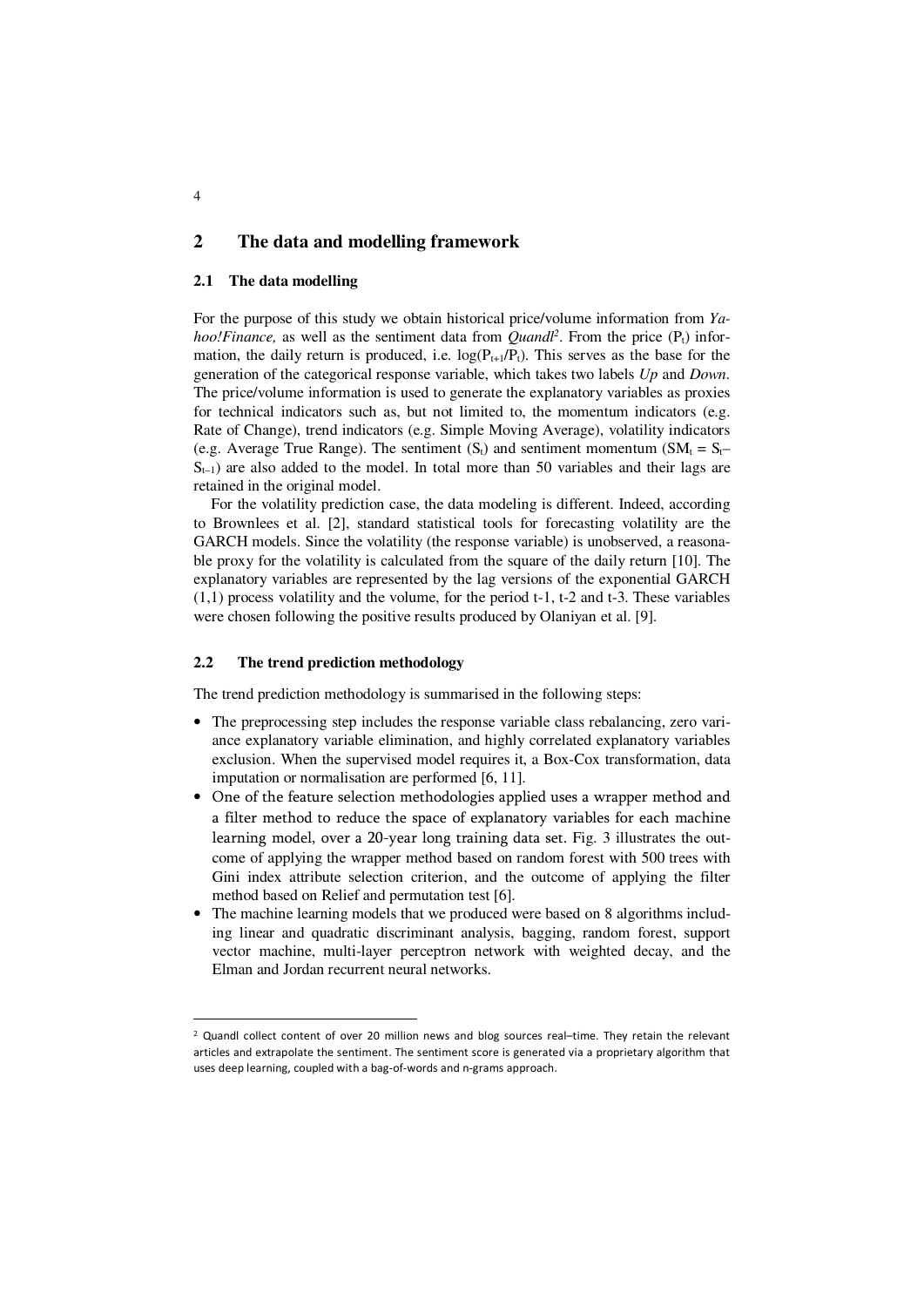- For each index/constituent, the optimised model (and its feature selection list), that produces the highest test accuracy rate, is retained as part of the base scenario, which contains no sentiment variable. The test accuracy rate is obtained from the average of test accuracy rates of 100 sliding time windows. Fig. 1 illustrates this process. Each contiguous and non-overlapping time window contains 220 training records, 66 validation records and 5 test records. The model is trained and optimised (on a pre-defined hyper parameter grid) using the training and validation sets, and evaluated on the test set, for each time window. The latter slides 5 days, the process is repeated 100 times, and performances on the test set are averaged.
- As the sentiment is not available for the XLE index itself, a proxy for the index's sentiment is constructed from the sentiments of the index's constituent, denoted *SIS*t. The proxy index sentiment is simply defined as the sum of the products of the sentiment scores  $(SS_i)$  and the weights  $(W_i)$  of the index constituents, for each day t, as shown below.

$$
SIS_t = \sum_{i=1}^n (SS_i * W_i)_t
$$
, where n is the number of index's constituent (1)

- Numerous scenarios are created involving the sentiment  $(S_t)$ , the sentiment momentum ( $SM_t = S_{t-1}S_{t-1}$ ), and their respective lags at the top of the *Base* scenario. Each scenario produces a scenario accuracy rate for each constituent, named *SAi*.
- A proxy index weighted accuracy rate (PIWA) is generated for the constituents, both for the base and the sentiment scenarios. The PIWA, defined in (2), is the sum of the products of the constituent weights  $(W_i)$  and their accuracy rate  $(SA_i)$ .

$$
PIWA = \sum_{i=1}^{n} (SA_i * W_i), \text{ where n is the number index' constituents} \tag{2}
$$

• At the end of the process, the index test accuracy rate, named IAR<sub>sent</sub>, generated from technical indicators and the proxy sentiment  $(SIS_t)$  variables, is compared to the proxy index weighted test accuracy rate in (2). When the proxy index test accuracy rate (PIWA) is greater than index test accuracy rate accuracy rate  $(IAR<sub>sent</sub>)$ , we then conclude that the sentiment applied to each XLE constituents has more predictive power compared to the sentiment applied directly to the index.



**Fig. 1.** Model training, optimization and evaluation using a time sliding window approach, with average model performance over the 100 repetitions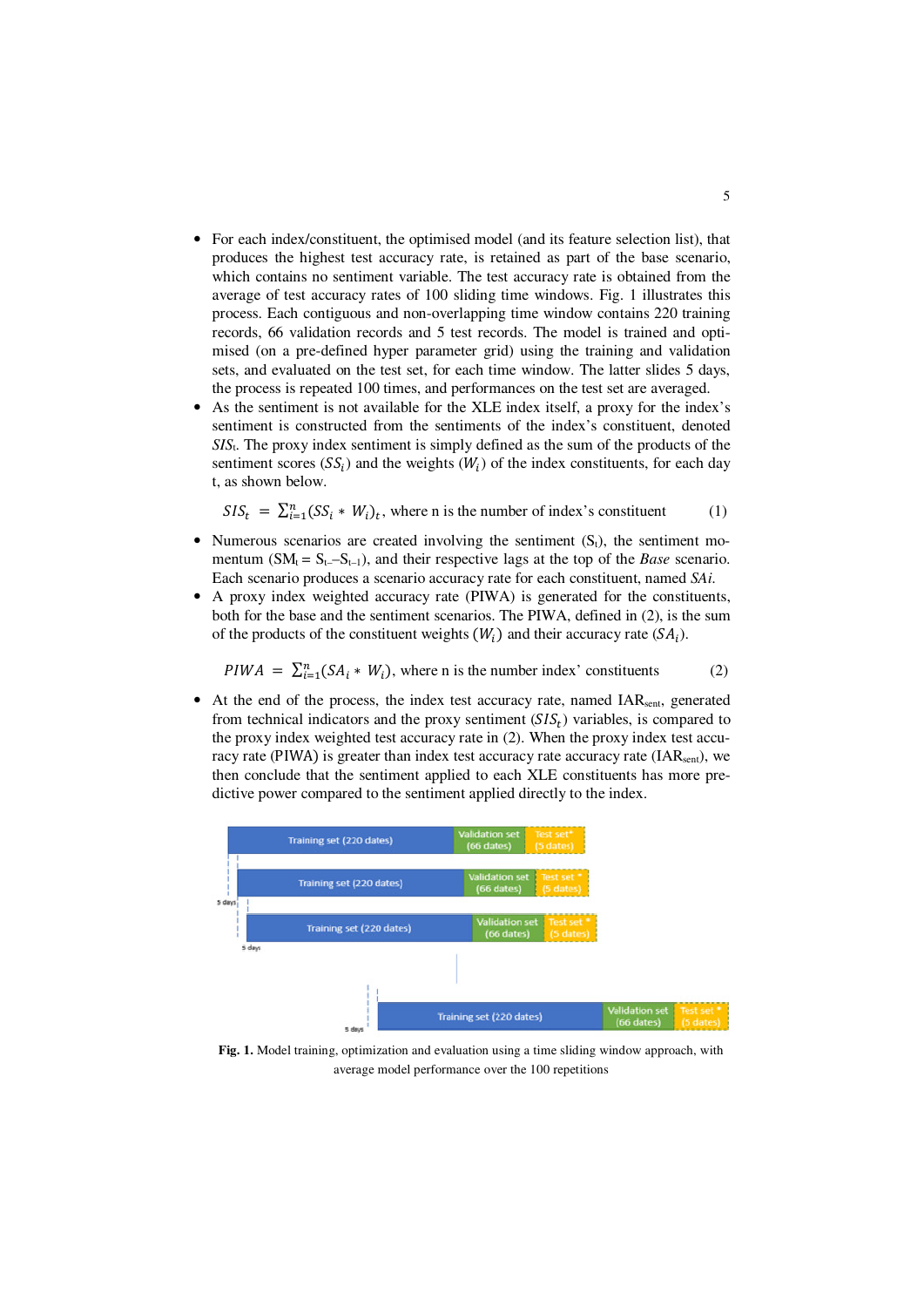

**Fig. 2.** Feature selection. Left: Wrapper method based on random forest with 500 trees with Gini index attribute selection. Right: Filter method based on Relief and permutation test

### **2.3 The volatility prediction methodology**

The volatility prediction methodology is summarised as follows:

- The feature selection was greatly simplified, as the number of explanatory variable is relatively small. The aim is to eliminate correlated predictors for those showing a correlation threshold of 95% or above.
- The best average test result is obtained by selecting the smallest RMSE generated by a Jordan and Elman Recurrent Networks on a sliding time window, as per (3) below. This constitute the *Base* scenario.

 $A_i = Min (RMSE<sub>i Jordan</sub>, RMSE<sub>i Eiman</sub>), i represents an index or a constituent (3)$ 

• For each index/constituent feature selection and the selected neural network algorithm (3), the same test results are generated with the added sentiment and its lags. A parallel experiment is carried out with the sentiment momentum and its lags.

The base test results (no sentiment) and scenario test results (containing sentiment or sentiment momentum) are compared to establish whether the sentiment adds prediction power on the volatility prediction.

## **3 The results**

This section details impact of sentiment on the trend and volatility test prediction. The test accuracy rate is generated for the trend prediction, whereas the RMSE is computed for the volatility prediction.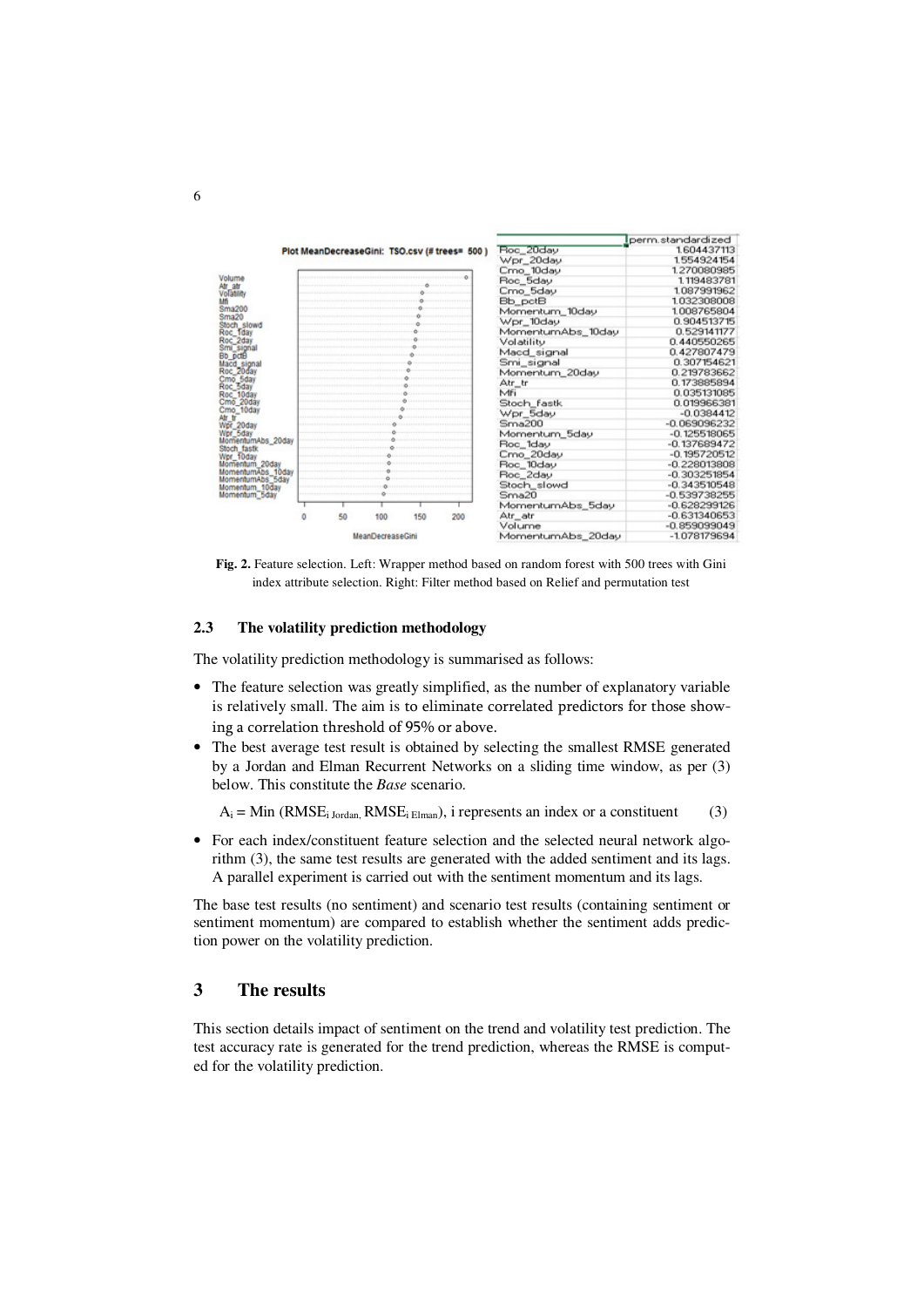#### **3.1 The trend prediction results**

Table 1 and Table 2 present the summary of the results obtained for the trend prediction test accuracy rates. The greyed row identifies the results obtained for the index. The following rows correspond to the results generated for each of the three most important index's constituents. The total row displays the sum of weighted test accuracy rates for all constituents. Each table details respectively the selected 'best' feature selection and model applied to the index and the index's constituents. The feature selection column in these two tables shows 'f' or 'w' to respectively represent a filter or wrapper feature selection strategy. The 'Model' column lists the model selected for the index and each index's constituent. The base column shows the original trend prediction accuracy rates without sentiment predictors.

Table 3, Scn.1/2/3/4 represent the scenarios for the test accuracy rates corresponding to the trend prediction when the sentiment at  $t-1$ ,  $t-2$ ,  $t-3$  or  $t-4$  is present in the model. Table 4, Scn.5/6/7/8 represent the scenarios for the test accuracy rates for the trend prediction when the sentiment momentum is accumulated, i.e.  $SM_t$ ,  $SM_t + SM_t$ . 1,  $SM_t + SM_{t-1} + SM_{t-2}$  and  $SM_t + SM_{t-1} + SM_{t-2} + SM_{t-3}$ .

The results indicate that the additions of the sentiment or the sentiment momentum have, in this experiment, not a favorable impact on the index trend prediction.

|              |        | Feat.   |       |      |       |       |       |       |
|--------------|--------|---------|-------|------|-------|-------|-------|-------|
| Code         | Weight | Select. | Model | Base | Scn.1 | Scn.2 | Scn.3 | Scn.4 |
| <b>XLE</b>   |        | f       | elman | 0.54 | 0.53  | 0.50  | 0.49  | 0.52  |
|              |        |         |       |      |       |       |       |       |
| <b>XOM</b>   | 16.80% | W       | pda   | 0.09 | 0.09  | 0.09  | 0.09  | 0.09  |
| <b>CVX</b>   | 14.81% | W       | svm   | 0.08 | 0.08  | 0.08  | 0.08  | 0.08  |
| <b>SLB</b>   | 8.19%  | W       | mlp   | 0.05 | 0.04  | 0.04  | 0.04  | 0.04  |
| $\cdots$     |        |         |       |      |       |       |       |       |
| <b>Total</b> |        |         |       | 0.54 | 0.53  | 0.53  | 0.53  | 0.53  |
|              |        |         |       |      |       |       |       |       |

**Table 1.** Trend prediction under different sentiment scenarios

|              |        | Feat.   |       |      |       |       |       |       |
|--------------|--------|---------|-------|------|-------|-------|-------|-------|
| Code         | Weight | Select. | Model | Base | Scn.1 | Scn.2 | Scn.3 | Scn.4 |
| <b>XLE</b>   |        | f       | elman | 0.49 | 0.45  | 0.45  | 0.48  | 0.48  |
|              |        |         |       |      |       |       |       |       |
| <b>XOM</b>   | 16.80% | W       | pda   | 0.09 | 0.09  | 0.09  | 0.09  | 0.09  |
| <b>CVX</b>   | 14.81% | W       | svm   | 0.08 | 0.08  | 0.08  | 0.08  | 0.08  |
| <b>SLB</b>   | 8.19%  | W       | mlp   | 0.04 | 0.04  | 0.04  | 0.04  | 0.04  |
| $\cdots$     |        |         |       |      |       |       |       |       |
| <b>Total</b> |        |         |       | 0.53 | 0.52  | 0.52  | 0.52  | 0.52  |

**Table 2.** Trend prediction under different sentiment momentum scenarios

#### **3.2 The volatility prediction results**

Table 3 shows the test RMSE for each constituent/index and their best selected model, i.e. either Elman or Jordan recurrent neural networks. It also shows the improve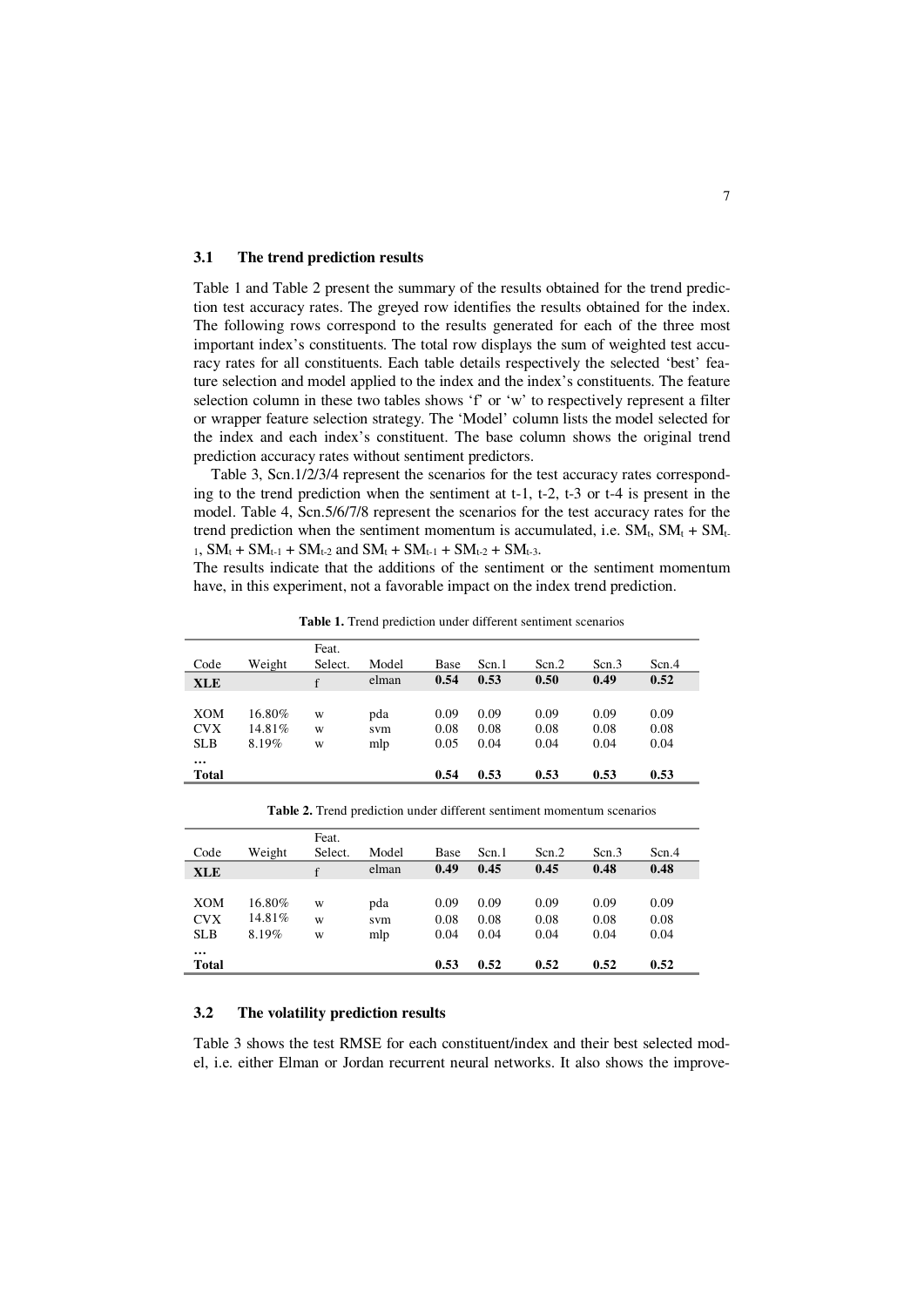ment/deterioration of the RMSE under the different scenarios. Column 4 lists the test RMSEs when there is no sentiment variable. Column 5 and 7 show the test RMSEs for scenarios where the sentiment and sentiment momentum are present, respectively. Columns 6 and 8 represent the delta of test performance RMSEs between one of the scenario (column 5 or 7) and the original RMSE (column 4).

| $\mathbf{1}$ | $\overline{2}$ | 3           | $\overline{4}$ | 5         | 6           | $\overline{7}$        | 8                       |
|--------------|----------------|-------------|----------------|-----------|-------------|-----------------------|-------------------------|
|              |                | $(E)$ lman/ | Base           | Scenario1 | Scneario1-  | Scneario <sub>2</sub> | Scneario <sub>2</sub> - |
| Code         | Weight         | $(J)$ ordan | Rmse           | Rmse      | Base        | Rmse                  | Base                    |
| <b>EOG</b>   | 4.64%          | J           | 0.002467       | 0.001921  | $-0.000545$ | 0.001970              | $-0.000496$             |
| <b>HAL</b>   | 3.66%          | $\bf J$     | 0.000695       | 0.000552  | $-0.000143$ | 0.000499              | $-0.000196$             |
| <b>NBL</b>   | 1.58%          | J           | 0.001819       | 0.001373  | $-0.000446$ | 0.001187              | $-0.000632$             |
| <b>OXY</b>   | 3.14%          | $\bf J$     | 0.001513       | 0.001312  | $-0.000201$ | 0.001319              | $-0.00019411$           |
| <b>APA</b>   | 1.91%          | E           | 0.003884       | 0.004511  | 0.000627    | 0.003371              | $-0.000513$             |
| <b>APC</b>   | 2.98%          | E           | 0.003164       | 0.001604  | $-0.001560$ | 0.002468              | $-0.000696$             |
| BHI          | 2.43%          | E           | 0.002403       | 0.001289  | $-0.001114$ | 0.003156              | 0.000753                |
| <b>CHK</b>   | 0.47%          | E           | 0.024763       | 0.027091  | 0.002328    | 0.023402              | $-0.001362$             |
| COG          | 1.52%          | E           | 0.001145       | 0.004158  | 0.003013    | 0.005131              | 0.003985                |
| <b>COP</b>   | 3.12%          | $\mathbf E$ | 0.002378       | 0.002303  | $-0.000075$ | 0.001902              | $-0.000476$             |
| <b>CVX</b>   | 14.81%         | E           | 0.002511       | 0.000776  | $-0.001735$ | 0.002209              | $-0.000302$             |
| <b>CXO</b>   | 1.30%          | E           | 0.003664       | 0.001202  | $-0.002462$ | 0.003506              | $-0.000158$             |
| <b>DVN</b>   | 1.88%          | E           | 0.005442       | 0.005405  | $-0.000036$ | 0.006627              | 0.001185                |
| EQT          | 0.79%          | E           | 0.003731       | 0.002250  | $-0.001481$ | 0.003624              | $-0.000107$             |
| <b>FTI</b>   | 0.94%          | $\mathbf E$ | 0.003178       | 0.002883  | $-0.000296$ | 0.002658              | $-0.000520$             |
| <b>HES</b>   | 1.40%          | $\mathbf E$ | 0.003978       | 0.001374  | $-0.002603$ | 0.005157              | 0.001179                |
| HP           | 0.58%          | E           | 0.003612       | 0.001188  | $-0.002424$ | 0.002332              | $-0.001280$             |
| KMI          | 2.65%          | E           | 0.004272       | 0.003467  | $-0.000805$ | 0.004209              | $-0.000063$             |
| <b>MPC</b>   | 1.70%          | E           | 0.002575       | 0.007050  | 0.004475    | 0.003366              | 0.000791                |
| <b>MRO</b>   | 1.20%          | E           | 0.005308       | 0.004910  | $-0.000398$ | 0.020095              | 0.014788                |
| <b>MUR</b>   | 0.48%          | E           | 0.010084       | 0.013026  | 0.002942    | 0.012608              | 0.002524                |
| <b>NFX</b>   | 0.60%          | E           | 0.001124       | 0.005571  | 0.004447    | 0.007022              | 0.005897                |
| <b>NOV</b>   | 1.25%          | E           | 0.003555       | 0.004473  | 0.000918    | 0.004815              | 0.001260                |
| <b>OKE</b>   | 0.80%          | $\mathbf E$ | 0.001328       | 0.005660  | 0.004332    | 0.003316              | 0.001989                |
| <b>PSX</b>   | 2.55%          | E           | 0.002021       | 0.000391  | $-0.001630$ | 0.002315              | 0.000294                |
| <b>PXD</b>   | 4.78%          | $\mathbf E$ | 0.002676       | 0.001096  | $-0.001580$ | 0.003810              | 0.001134                |
| <b>RIG</b>   | 0.37%          | E           | 0.009760       | 0.012175  | 0.002415    | 0.010180              | 0.000420                |
| <b>RRC</b>   | 0.68%          | E           | 0.004048       | 0.004161  | 0.000113    | 0.002834              | $-0.001214$             |
| <b>SE</b>    | 2.53%          | E           | 0.002238       | 0.000493  | $-0.001745$ | 0.001583              | $-0.000655$             |
| <b>SLB</b>   | 8.19%          | $\mathbf E$ | 0.002676       | 0.000811  | $-0.001865$ | 0.002879              | 0.000202                |
| <b>SWN</b>   | 0.46%          | $\mathbf E$ | 0.012091       | 0.013626  | 0.001535    | 0.013101              | 0.001010                |
| <b>TSO</b>   | 2.22%          | E           | 0.002471       | 0.001081  | $-0.001390$ | 0.002812              | 0.000341                |
| <b>VLO</b>   | 2.84%          | E           | 0.002300       | 0.000565  | $-0.001735$ | 0.001838              | $-0.000462$             |
| <b>WMB</b>   | 1.87%          | E           | 0.003640       | 0.061584  | 0.057944    | 0.009966              | 0.006325                |
| <b>XEC</b>   | 0.86%          | E           | 0.002758       | 0.001057  | $-0.001701$ | 0.002920              | 0.000162                |
| <b>XLE</b>   |                | E           | 0.002014       | 0.000646  | $-0.001367$ | 0.000691              | $-0.001323$             |
| <b>XOM</b>   | 16.80%         | E           | 0.002274       | 0.000307  | $-0.001967$ | 0.002162              | $-0.000112$             |

**Table 3.** Volatility RMSE under different scenarios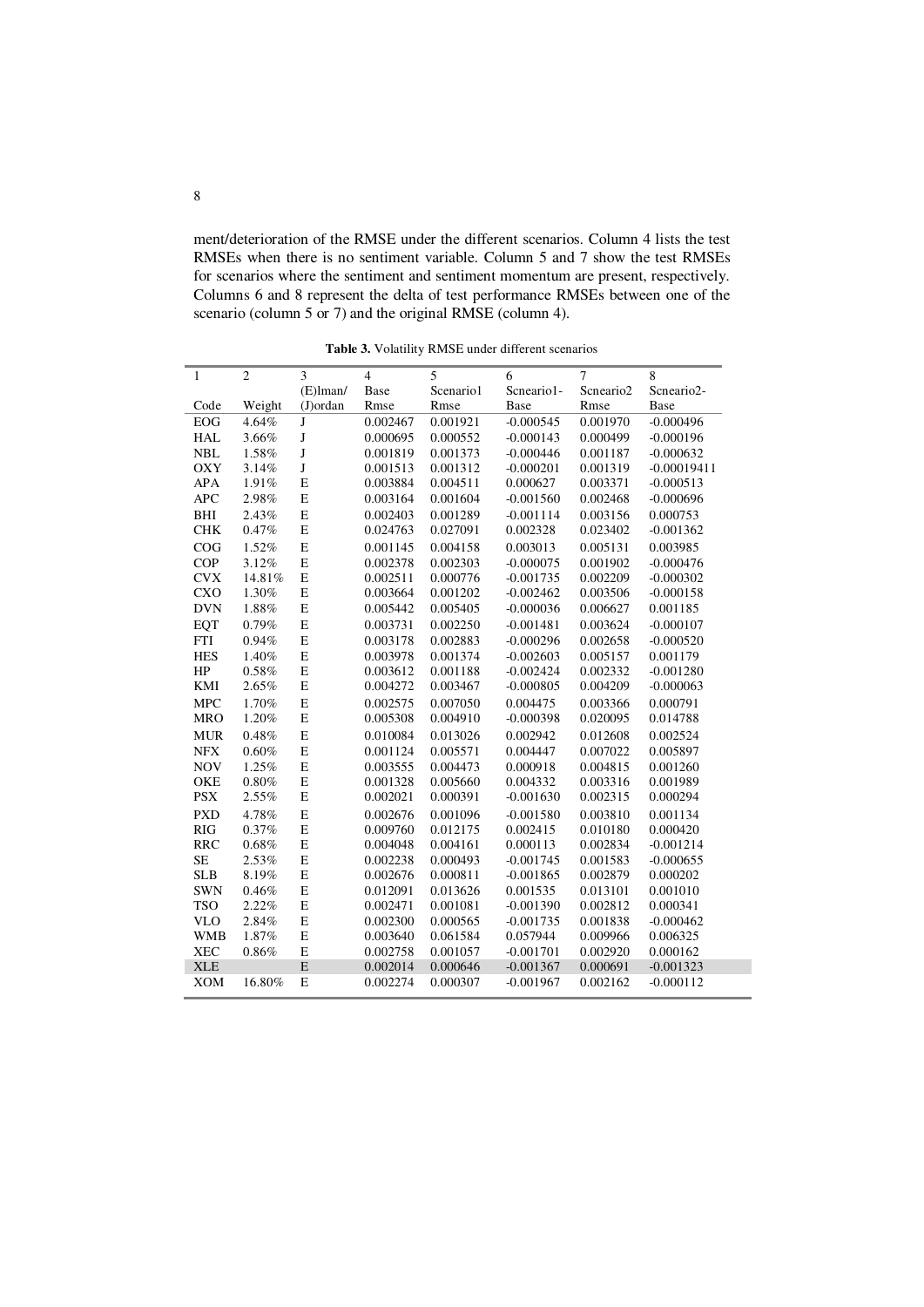The analysis of Table 2 indicates that the presence of sentiment provokes a reduction in test RMSE for 24 stocks out of the 36. These 24 stocks represent 87.87% of total index weight. The sum of the constituents' weighted RMSE is 0.0029. There is also a reduction in test RMSE for XLE index. The RMSE moves from 0.002014 to 0.000646 in the scenario 1, where  $S_{t-1}$  is added to the model. When the sentiment momentum,  $SM_{t-1}$  and  $SM_{t-2}$  (Scenario 2), is added as a predicator, there is a reduction in test RMSE for 19 stocks out of the 36. These 19 stocks represent 65.42% of total index weight. The sum of the constituents' weighted RMSE is 0.003191. There is also a reduction in test RMSE for XLE index. The RMSE decreases from 0.002014 to 0.000691.

These results indicate that sentiment has a significant impact on the index volatility prediction, decreasing the RMSE at about one third of the RMSE value obtained initially when the sentiment was not used. The sentiment variable  $(S_{t-1})$  seems to have a greater impact in increasing prediction than the sentiment momentums  $(SM_{t-1} + SM_t$ <sup>2</sup>), at both at the index and the constituents' level.

Although, the proxy for the index volatility was not re-generated from the constituent, 87% of the index weight show an improvement of volatility prediction after the addition of sentiment  $(S_{t-1})$ . This result suggests that the proxy index volatility prediction, generated from the constituents, is improved when sentiment is present.

## **4 Conclusion and future work**

This work proposes a new approach to verify the prediction power of social media inferred sentiment when predicting the XLE index, and its 36 constituents trend and volatility, over a 5 years period. Although the trend prediction methodology was based on a robust time-series machine learning approach involving i) a "2-way" feature selection, ii) a sliding times windows in replacement for cross-validation, iii) a basket of 8 machine learning algorithms, including recurrent neural network, it did not produce comparable performance results achieved in the case of researches using other data.

However, the second approach involving i) lagged EGARCH volatility, and ii) lagged volume variables feeding into a Jordan and an Elman recurrent neural networks, on the data of the XLE index and each of its 36 constituents, proved to yield far better results. On the index alone, the RMSE drops to 0.000646 (about one third) when past sentiment was added. Furthermore, more than 65% of the index constituents also show a reduction in the RMSE, when the sentiment variable is added.

This second approach that we propose demonstrates that the predictive power of sentiment on the future volatility should be investigated further. First, the constituents' volatility prediction should be generated using the following formula (4), where  $w_1...w_2$  represent the weights and  $\sigma_{11} \ldots \sigma_{1N}$  are the stock volatilities.

$$
\sigma_{w}^{2} = w^{T} S w = [w_{1}, ..., w_{N}] \begin{bmatrix} \sigma_{11} & ... & \sigma_{1N} \\ \sigma_{21} & ... & \sigma_{2N} \\ ... & ... & ... & ... \\ \sigma_{1N} & ... & \sigma_{NN} \end{bmatrix} \begin{bmatrix} w_{1} \\ ... \\ ... \\ w_{N} \end{bmatrix}
$$
 (4)